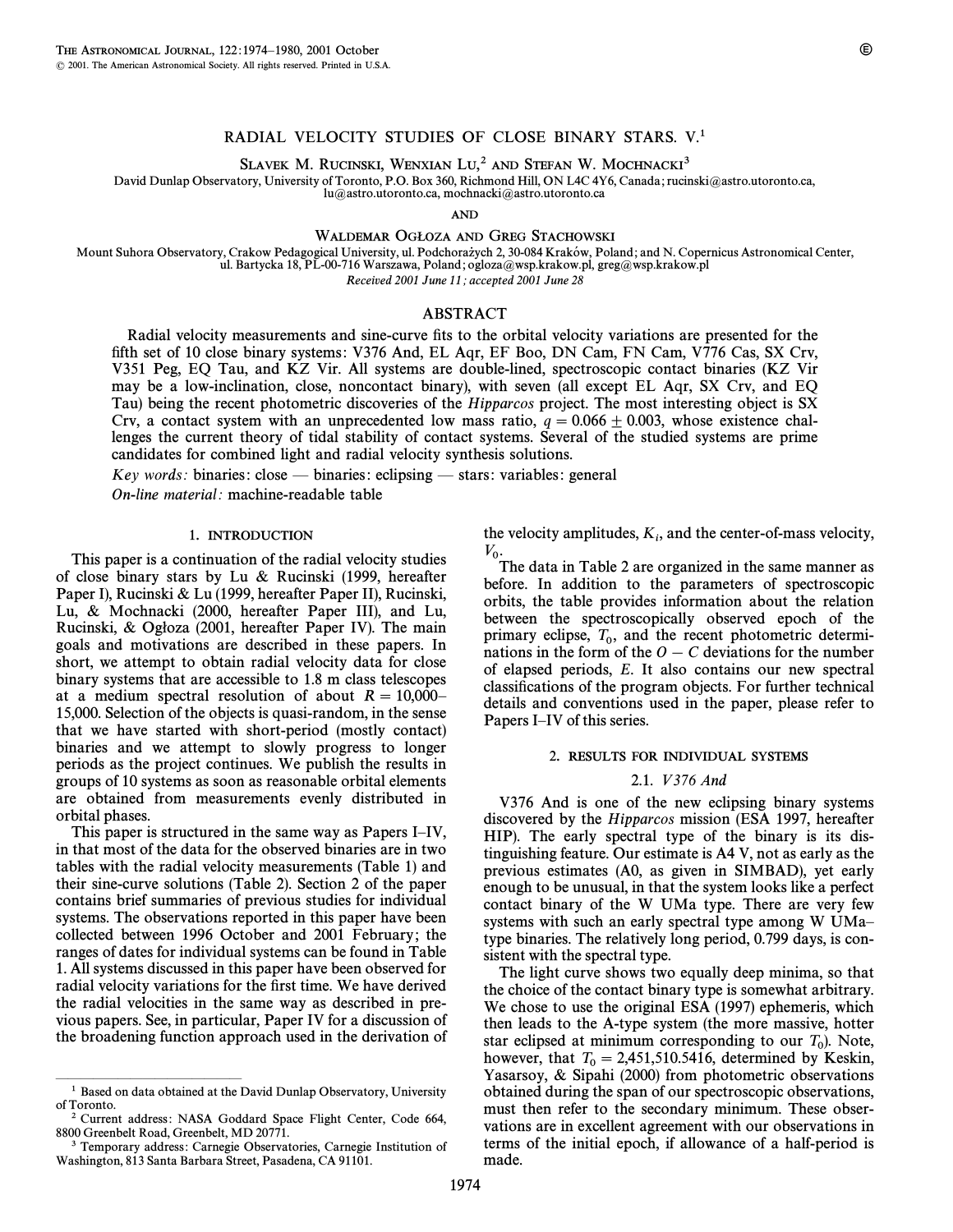DDO OBSERVATIONS OF THE FIFTH GROUP OF 10 CLOSE BINARY SYSTEMS

| $HJD -2,400,000$ | Phase  | V,      | $\Delta V_1$ | V,    | $\Delta V_2$ |
|------------------|--------|---------|--------------|-------|--------------|
| V376 And:        |        |         |              |       |              |
| 51,381.8046      | 0.3071 | $-43.2$ | $-0.5$       | 243.5 | 5.6          |
| 51,381.8118      | 0.3161 | $-44.2$ | $-3.0$       | 239.4 | 6.4          |
| 51,381.8195      | 0.3257 | $-42.2$ | $-2.8$       | 221.4 | $-5.6$       |
| 51,381.8287      | 0.3372 | $-33.5$ | 3.4          | 231.8 | 13.0         |
| 51,381.8361      | 0.3465 | $-33.8$ | 0.9          | 224.7 | 13.2         |
|                  |        |         |              |       |              |

NOTES.—Table 1 is available in its entirety in the electronic edition of the Astronomical Journal. A portion is shown here for guidance regarding its form and content. Velocities are expressed in kilometers per second. The deviations,  $\Delta V_i$ , are relative to the simple sine-curve fits to the radial velocity data. Observations leading to entirely inseparable broadening and correlation function peaks are marked by ellipses; these observations may be eventually used in more extensive modeling of broadening functions. The radial velocities designated as  $V_1$  correspond to the component eclipsed during the primary minimum at the epoch given as  $T_0$  in Table 2.

The average  $B-V = 0.28$  estimated from Tycho-2 project data (Hog et al. 2000, hereafter TYC2 ) agrees with our spectral type if some reddening of  $E_{B-V} = 0.1$  is<br>assumed Than the maximum light magnitudes  $V_{A} = 2.753$ assumed. Then the maximum-light magnitude<sup>4</sup>  $V_{\text{max}} \simeq 7.63$ <br>and the HID parallax  $r = 5.07 + 0.80$  mas lead to M and the HIP parallax  $p = 5.07 \pm 0.89$  mas lead to  $M_V =$  $0.85 \pm 0.40$ , including a correction for interstellar absorption based on the reddening of  $E_{B-V} = 0.1$ . The period-<br>luminosity solar relation solidated by Byginali, & luminosity-color relation calibrated by Rucinski & Duerbeck (1997, hereafter RD97) gives  $M_V = 1.1$ . At the large distance of almost 200 pc, the reddening of  $E_{B-V} = 0.1$ is entirely possible. The system is apparently one of the intrinsically brightest and bluest contact binaries for which the RD97 calibration appears to apply; the nominal range of the calibration is  $0.26 < (B-V)_0 < 1.14$ .

Our radial velocity data are of good quality (Fig. 1). The system deserves a combined spectroscopic and photometric analysis because it is an early-type binary that possesses the characteristic properties of a W UMa–type system (equal effective temperatures of components, while the masses are very different,  $q = 0.305 \pm 0.005$ . The existence of V376 And tells us directly that an outer convective envelope is not a necessary condition for a good thermal contact between components.

### 2.2. EL Aqr

EL Aqr was discovered as a variable star by Ho†meister (1933) and then rediscovered by Stepien (1968), who correctly identified it as a contact binary system. He determined the period and gave  $V_{\text{max}} = 10.35$  and  $B - V = 0.40$ .<br>While V agrees with estimates based on the HID and While  $V_{\text{max}}$  agrees with estimates based on the HIP and TYC2 data, the latter suggest  $B-V = 0.55$ , which would not agree well with our estimate of the spectral type, F3 V, unless the system suffers a moderately large reddening of  $E_{B-V} \simeq 0.15$ . The HIP parallax is small and has a large error,  $p = 4.7 \pm 1.9$  mas, so that the absolute magnitude is poorly determined.

ÈÈÈÈÈÈÈÈÈÈÈÈÈÈÈ

Because of the relative faintness of EL Aqr and large zenith distance as seen from the David Dunlap Observatory (DDO), our radial velocity observations have relatively large scatter (Fig. 1). The system is of the A type and has a small mass ratio,  $q = 0.203 \pm 0.008$ . The ephemeris of Agerer & Hubscher (1999), based on photometric observations obtained during our observations  $(T_0 = 2,451,080.4443)$ , agrees very well with our determination of  $T_0$ .

### 2.3. EF Boo

EF Boo is also a new eclipsing system discovered by the Hipparcos mission (ESA 1997). Our radial velocity orbit solution is well defined  $(Fig. 1)$  and shows a typical W-type system (the less massive, yet slightly hotter component eclipsed at the primary minimum), albeit of a rather long orbital period of 0.4205 days. The mass ratio is large,  $q = 0.512 \pm 0.008$ , as is common for W-type systems. The only peculiarity is the spectral type, which shows a complex spectrum consisting of an F5 component and of signatures of a late-G type. We have not been able to detect a third component in the broadening functions, which is surprising in view of the well-defined signatures of two different components in the classification spectrum. The mean  $B-V = 0.57$  from TYC2 is in fact consistent with a spectral type half-way between F5 and late G. The HIP parallax,  $p = 6.00 \pm 1.06$  mas, is rather small, but the resulting  $M_V = 3.15 \pm 0.40$ , based on  $V_{\text{max}} = 9.26$ , agrees with the VDO7 colibration  $M_{\text{max}} = 2.47$  under an equivariant of no RD97 calibration,  $M_V = 3.47$ , under an assumption of no reddening.

EF Boo was observed photometrically during our observations (Ozdemir et al. 2001). The closest primary eclipse time  $T_0 = 2{,}451{,}719.330$  agrees perfectly with our determination.

## 2.4. DN Cam

DN Cam is another eclipsing binary system discovered by the Hipparcos mission. It is similar to the one described above, but it is 1 mag brighter,  $V_{\text{max}} = 8.14$ . As a result, our observations show very little scatter (Fig. 1). The system appears to be an uncomplicated W-type system, again of a rather long orbital period for W type, 0.4983 days. Our spectral type, F2 V, is based on only one spectrum, but it does agree with the TYC2 average,  $B-V = 0.36$ , if there is no reddening. The parallax is small,  $p = 4.49 \pm 0.89$  mas, so that the larger apparent brightness than for EF Boo must be due to a larger intrinsic luminosity. From the parallax,  $M_V = 1.4 \pm 0.4$ , while the RD97 calibration gives  $M_V$ (cal) = 2.6, so that there appears some discrepancy here.

DN Cam has not been observed photometrically since the discovery by Hipparcos. Our determination of  $T_0$  is fully consistent with the original ephemeris,  $T_0 = 2,448,500.488$ .<br>It should be noted that the HID light guara charge practice It should be noted that the HIP light curve shows practically equally deep eclipses, so that the matter of the type of the system (A or W) is uncertain and awaits detailed modeling.

### 2.5. FN Cam

FN Cam is another Hipparcos discovery. It is an A-type system (Fig. 2) with a well-defined radial velocity orbital solution and a moderately long period, 0.6771 days. The original HIP epoch,  $T_0 = 2,448,500.427$ , agrees well with our determination of  $T_0$ . Again, the eclipses are almost equally deep in this case.

<sup>&</sup>lt;sup>4</sup> The maximum-light magnitude for this and subsequent stars has been estimated in two ways, with the average value adopted: (1) on the basis of maximum magnitude,  $H_p(5\%)$  (the upper fifth percentile), using a linear fit,  $(V - H_p) = -0.03 + 0.155(B - V)$ , which has been determined on the basis positive property of the property of the property of the property of the property of the property of the property of the property of the property of the pro of the ESA (1997) data and is applicable in the range  $0.1 \lt (B-V) \lt 0.8$ (both  $H_p(5\%)$  and  $V - H_p$  are described in ESA 1997); (2) from the average V in TYC2, corrected by one-half of the photometric amplitude.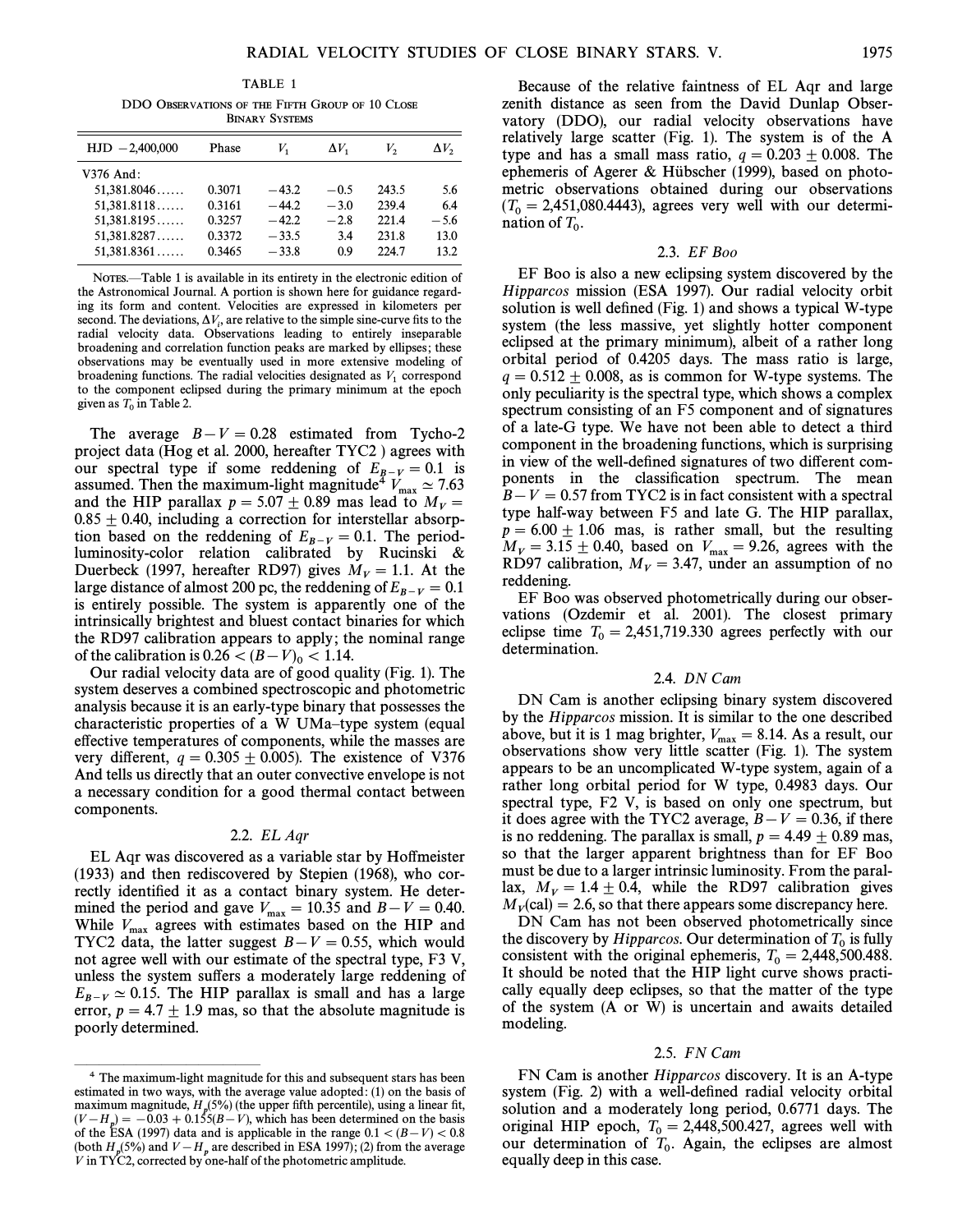| Name<br>(1) | Type, Spectral Type<br>(2) | Other Names<br>(3)   | $V_0$<br>(4)   | $K_1, K_2$<br>(5) | $\epsilon_1, \epsilon_2$<br>(6) | $T_0$ – 2,400,000, (O – C), [E]<br>(7) | <i>P</i> (days), $(M_1 + M_2) \sin^3 i$<br>(8) | (9)      |
|-------------|----------------------------|----------------------|----------------|-------------------|---------------------------------|----------------------------------------|------------------------------------------------|----------|
| $V376$ And  | EW/A                       | HD 15922             | $+22.83(0.89)$ | 70.00 (0.67)      | 4.17                            | 51,644.3215 (24)                       | 0.798669                                       | 0.305(5) |
|             | AAV                        | HIP 12039            | $\ldots$       | 229.67 (1.78)     | 13.20                           | $+0.0028$ [167.5]                      | 2.232(55)                                      | $\cdots$ |
| $EL$ Aqr    | EW/A                       | $BD - 08°6189$       | $+12.51(2.08)$ | 53.38 (1.53)      | 8.88                            | 51,109.3334 (32)                       | 0.481410                                       | 0.203(8) |
|             | F3V                        | HIP 117317           | $\ldots$       | 263.34 (4.38)     | 23.49                           | $+0.0049$ [60]                         | 1.588(89)                                      | $\cdots$ |
| $EF$ Boo    | EW/W                       | HD 234150            | $-13.16(1.07)$ | 122.84(1.10)      | 5.28                            | 51,725.2174 (12)                       | 0.429512                                       | 0.512(8) |
|             | $F5 + \text{late } G$ :    | HIP 71107            | $\cdots$       | 239.90 (2.25)     | 11.67                           | $+0.0003$ [14]                         | 2.129(59)                                      | $\cdots$ |
| $DN$ Cam    | EW/W                       | HD 29213             | $+6.04(0.98)$  | 105.45(0.65)      | 4.13                            | 51,679.6954 (12)                       | 0.498312                                       | 0.421(6) |
|             | $F2V$ :                    | HIP 21913            | $\ldots$       | 250.62(1.91)      | 13.04                           | $-0.0232$ [6380]                       | 2.336(50)                                      | $\cdots$ |
| $FN$ Cam    | EW/A                       | HD 79886             | $+12.96(1.11)$ | 59.62 (0.93)      | 5.20                            | 51,351.1554 (24)                       | 0.677128                                       | 0.222(5) |
|             | A9, F2                     | HIP 46005            | $\cdots$       | 269.01(2.10)      | 11.50                           | $+0.0195$ [4210]                       | 2.496(69)                                      | $\cdots$ |
| V776 Cas    | EW/A                       | $BD + 69^{\circ}121$ | $-24.71(0.69)$ | 31.97 (0.64)      | 2.58                            | 51,788.2184 (8)                        | 0.440413                                       | 0.130(4) |
|             | F2V                        | HIP 8821             | $\ldots$       | 245.31 (1.83)     | 12.04                           | $+0.0099$ [2210] <sup>a</sup>          | 0.975(26)                                      | $\cdots$ |
| $SX$ $Crv$  | EW/A                       | HD 110139            | $+8.71(0.94)$  | 18.28(0.74)       | 3.98                            | 51,070.8192 (10)                       | 0.316622                                       | 0.066(3) |
|             | F6 V, F7 V                 | HIP 61825            | $\ldots$       | 278.70 (2.43)     | 21.44                           | $+0.0129$ [8119]                       | 0.861(28)                                      | $\cdots$ |
| V351 Peg    | EW/W                       | HD 220659            | $-8.08(0.89)$  | 87.37 (0.83)      | 3.83                            | 51,418.3205 (15)                       | 0.593297                                       | 0.360(6) |
|             | A8 V                       | HIP 115627           | $\ldots$       | 242.62 (1.99)     | 16.89                           | $-0.0091$ [1173] <sup>b</sup>          | 2.214(57)                                      | $\cdots$ |
| EQ Tau      | EW/A                       | $\cdots$             | $+71.95(1.22)$ | 112.41 (1.43)     | 7.46                            | 51,183.9030 (9)                        | 0.341348                                       | 0.442(7) |
|             | G2:                        | $\cdots$             | $\cdots$       | 254.38 (2.42)     | 13.15                           | $+0.0023$ [2305]                       | 1.749(55)                                      | $\cdots$ |
| $KZ$ Vir    | EW/A                       | HD 114726            | $-4.50(0.48)$  | 111.40 (0.77)     | 3.10                            | 51,414.7848 (11)                       | 1.131820                                       | 0.848(8) |
|             | F7V                        | HIP 64433            | $\cdots$       | 131.34 (0.87)     | 3.82                            | $+0.0318$ [2575]                       | 1.681(34)                                      | $\cdots$ |

TABLE 2 SPECTROSCOPIC ORBITAL ELEMENTS OF THE FIFTH SET OF 10 CLOSE BINARY SYSTEMS

Notes.—The spectral types given in column (2) are all new. The convention of naming the binary components is that the subscript 1 designates the component that is more massive so that the mass ratio is defined to be always  $q \le 1$ . The standard errors of the circular solutions in the table are expressed in units of last decimal places quoted; they are given in parentheses after each value. For example, the last table entry for the mass ratio q, 0.848(8), should be interpreted as  $q = 0.848 \pm 0.008$ . The center-of-mass velocities (V<sub>0</sub>), the velocity amplitudes (K<sub>i</sub>), and the standard unit-weight errors of the solutions (e) are expressed in kilometers per second. The spectroscopically determined moments of primary minima are given by  $T_0$ ; the corresponding  $O-C$  deviations (in days) have been calculated from the most recent available ephemerides, as given in the text, using the assumed periods and the number of epochs given by  $[E]$ . The values of  $(M_1 + M_2) \sin^3 i$  are in solar mass units.

<sup>a</sup> V776 Cas:  $T_0$  has been advanced from the published time to the mean time of observations, HJD = 2,450,814.8957.

<sup>b</sup> V351 Peg: Same as for V776 Cas, HJD = 2,450,722.3918.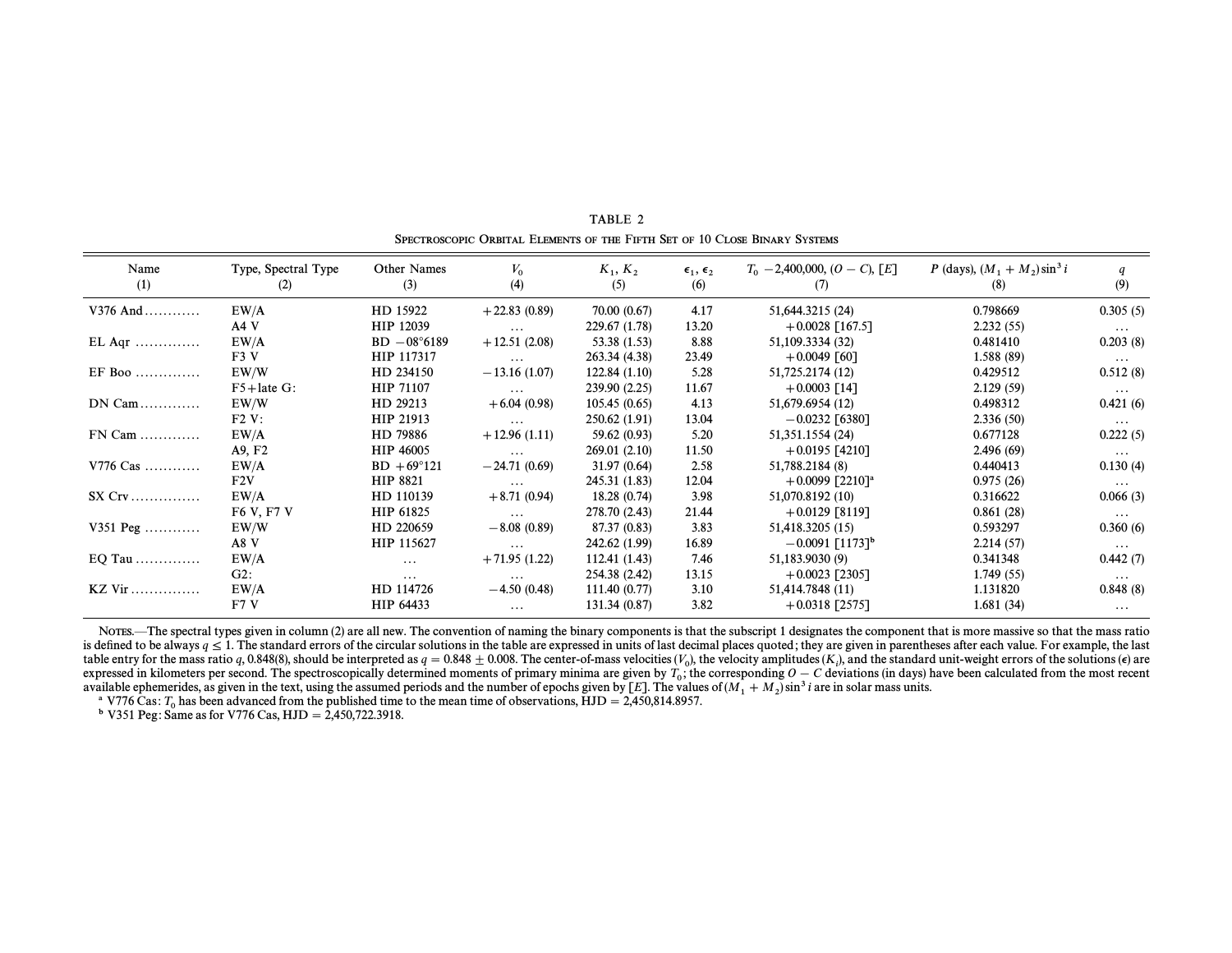

FIG. 1<sup>-</sup>Radial velocities of the systems V376 And, EL Aqr, EF Boo, and DN Cam are plotted in individual panels vs. orbital phases. The lines give the respective circular-orbit (sine-curve) fits to the radial velocities. V376 And and EL Aqr are A-type systems, while EF Boo and DN Cam are W-type systems. The circles and triangles in this and the next two figures correspond respectively to components eclipsed at the minimum corresponding to  $T_0$  (as given in Table 2) or half a period later, while open symbols indicate observations contributing half-weight data in the solutions. Short marks in the lower parts of the panels show phases of available observations that were not used in the solutions because of the blending of lines. All panels have the same vertical ranges,  $-350$  to  $+350$  km s<sup>-1</sup>.

Our independent estimates of the spectral type are not entirely consistent, A9 and F2, but agree with the spectral type estimated before (F2 in SIMBAD). The TYC2 value of  $B-V = 0.41$  would be consistent with the spectral type only if some reddening of about  $E_{B-V} = 0.05$  was present. For  $V_{\text{max}} = 8.47, p = 3.62 \pm 0.95$  mas,  $M_V = 1.1 \pm 0.6$ , while  $M_{V}(\text{cal}) = 2.0$  EN Cam has the largest value of  $(M_{V})$ while  $M_V$ (cal) = 2.0. FN Cam has the largest value of  $(M_1 + M_2) \sin^3 i = 2.50 \pm 0.07 M_\odot$  among the binary systems of this group.  $+ M_2$ ) sin<sup>3</sup> i = 2.50  $\pm$  0.07 M<sub>\opp</sub> among the binary systems of this group.

## 2.6. *V*776 Cas

V776 Cas was discovered as an eclipsing binary by the Hipparcos mission. It appeared in Duerbeck (1997) as V778 Cas with the period 2 times longer than the actual period of the binary. The binary is a contact, A-type system of a very small mass ratio,  $q = 0.130 \pm 0.004$ . The HIP light curve has a small amplitude, which is consistent with the relatively small  $(M_1 + M_2) \sin^3 i = 0.975 \pm 0.026$   $M_\odot$ , both most probably due to a low orbital inclination.

The star was observed photometrically after the HIP discovery by Gomez-Forrellad et al. (1999). They did not publish their original eclipse times but reduced them to the HIP moments. The restored time for the time of their obser-

vations, as given in Table 2,  $T_0 = 2,450,814.8957$ , agrees very well with our determination.

Our spectral type, F2 V, would agree with the TYC2 average  $\overline{B} - V = 0.47$  if some reddening of about  $E_{B-V} =$ average  $B - V = 0.4$  I some reddening of about  $E_{B-V} = 0.1$  were present. With  $V_{\text{max}} = 8.92$  and  $p = 4.86 \pm 1.56$ ,  $M = 2.9 \pm 0.7$  while the BD07 colibration prodicts  $M_V = 2.0 \pm 0.7$ , while the RD97 calibration predicts  $M_V$ (cal) = 2.8.

V776 Cas is the brighter member of the visual binary ADS 1485. The companion, at a separation of  $5\degree,38$ , is 2 mag fainter than the contact binary. We avoided the companion in our radial velocity observations of V776 Cas but observed its velocity on two occasions with the following results:  $HJD = 2,451,769.800, V_r = -26.4$  km s<sup>-1</sup> and  $HJD = 2,451,806.715, V_r = -27.4 \text{ km s}^{-1}.$ 

# 2.7. SX Crv

This is definitely the most interesting among this group of binaries because of the extremely small mass ratio that we found,  $q = 0.066 \pm 0.003$ . This is not only a new "record" for a contact binary, surpassing the well-known case of AW UMa with  $q = 0.075$ , but also a bit of an embarrassment for the theory that currently predicts a cutoff at about  $q = 0.09$ (Rasio 1995). The binary is similar to AW UMa in being the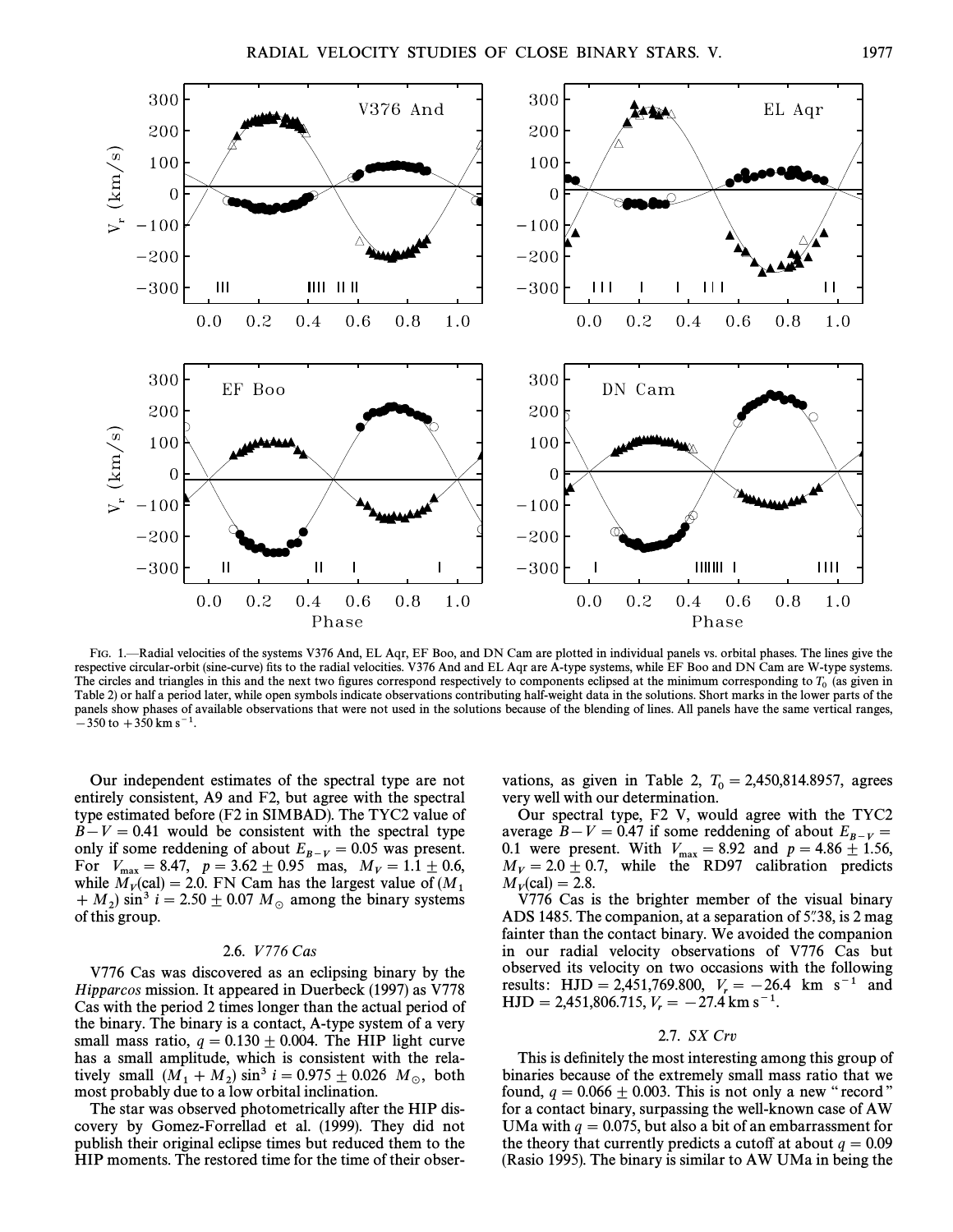

FIG. 2—Same as for Fig. 1, but with the radial velocity orbits for the systems FN Cam, V776 Cas, SX Crv, and V351 Peg. Only V351 Peg is a W-type system, the others are A-type systems. SX Crv is a new record holder with a mass ratio of only  $q = 0.066 \pm 0.003$ .

extreme mass ratio A-type system, but its spectral type is slightly later, F6/7 V and the period is shorter, 0.3166 days, compared with F0/2 V and 0.4387 for AW UMa.

The discovery of spectral signatures of the secondary component in SX Crv was not easy. In fact, without any new photometric data, we unnecessarily collected many observations during conjunctions, assigning our initial inability to detect the secondary to a possible problem with the initial epoch and/or to a variable period. Only later on did we realize that a weak signature of the secondary was detectable in our broadening functions, in spite of the large ratio of masses of 15:1. To calculate the orbital phases, we used the HIP data on the period and the initial epoch ( $T_0 = 2.448,500,1520$ ) 2,448,500.1539).

The binary was discovered by Sunwal et al. (1974). Photometry of Scaltriti & Busso (1984) showed a shallow light curve with an amplitude of about 0.2 mag and  $V_{\text{max}} \approx 8.95$ .<br>Our estimate is elightly fainter  $V_{\text{max}} = 8.90$ . The TVC Our estimate is slightly fainter,  $V_{\text{max}} = 8.99$ . The TYC2 color index,  $B - V = 0.52$ , agrees with our spectral type, F6/7 V. The HIP parallax is the largest for this group of binaries,  $p = 10.90 \pm 1.21$  mas, leading to  $M_V = 4.18$ 0.25, which is consistent with the RD97 calibration,  $M_V$ (cal) = 3.91.

The HIP light curve is rather poorly covered, so it is difficult to say if the secondary eclipse of SX Crv is total. It may be actually the case because—for a small  $q$ —total eclipses take place over a wide range of the inclinations;

also, an amplitude as "large" as the observed 0.2 mag is not easy to obtain for such a small mass ratio without the inclination being sufficiently large to produce total eclipses. When related to the expected mass for the spectral type of F6/7 V,  $(M_1 + M_2) \sin^3 i = 0.861 \pm 0.028 M_\odot$  is small; this suggests a moderately low inclination angle is 60° 70° suggests a moderately low inclination angle,  $i \approx 60^{\circ}$ –70°. Figure 3 in Mochnacki & Doughty (1972) gives the angle of the internal contact for total eclipses. With  $q = 0.066$ , no total secondary eclipses are expected for  $i < 66°.5$ , but for inclinations larger than this angle, the internal contact angle sensitively depends on *i*. For  $i = 70°$  and  $q = 0.066$ , the internal contact angle already reaches a rather easy to detect value of  $\psi_i \simeq 14^\circ$ . Thus, detection of totality in the secondary eclipses will provide a powerful check on our spectroscopic determination and a very good opportunity to determine an accurate total mass of the system.

SX Crv deserves a full combined spectroscopic and photometric solution based on modern, accurate photometric observations. It is one of the most interesting close binary systems currently known and has a potential of increasing our knowledge of the critical, perhaps final, stages in contact of very close binary systems.

# 2.8. V 351 Peg

V351 Peg was discovered to be an eclipsing binary by the Hipparcos mission. It is listed in the HIP catalog with the period equal to one-half of the actual one (0.5933 days),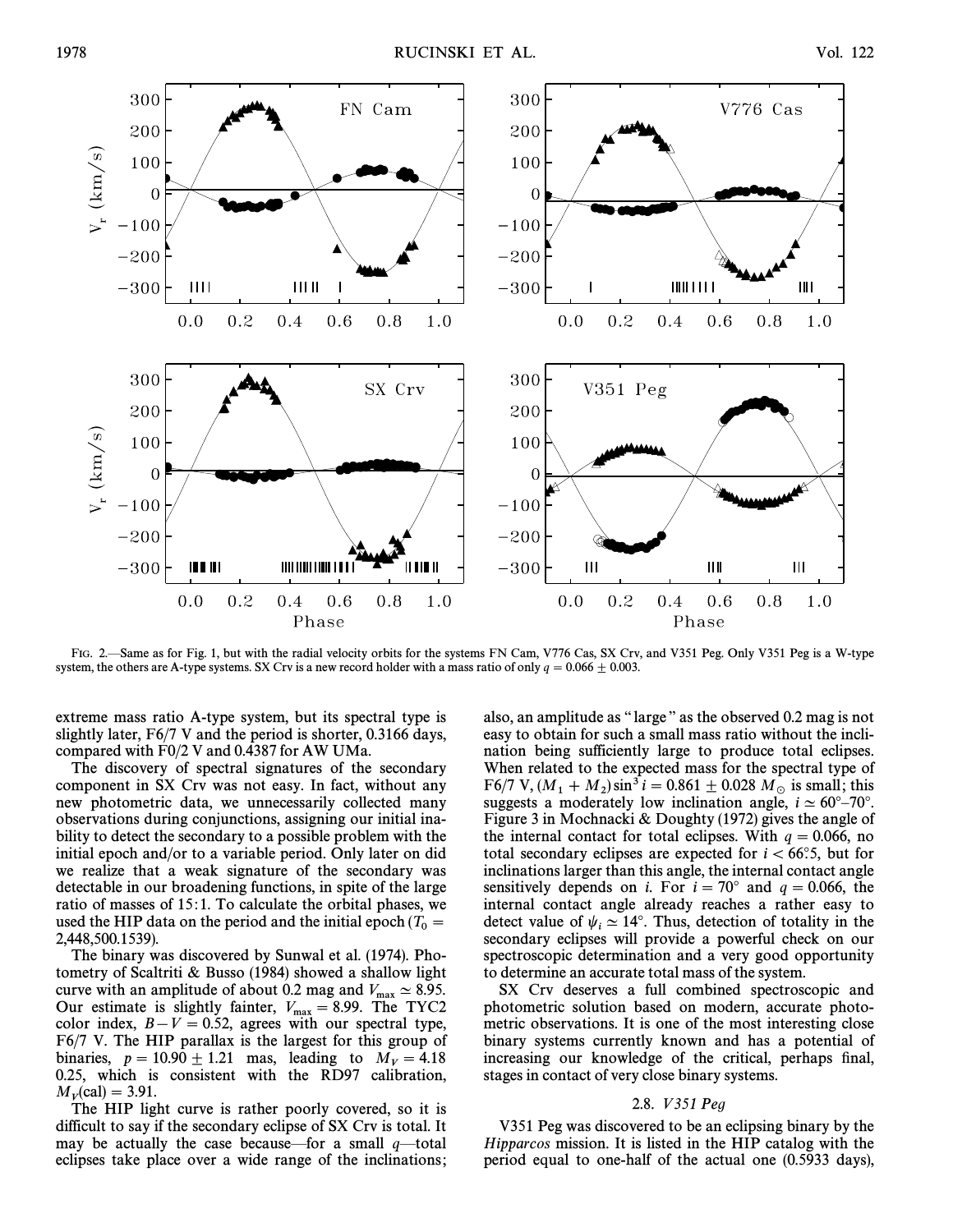

FIG. 3.—Same as for Fig. 1, for the systems EO Tau and KZ Vir. EO Tau is a relatively inconspicuous system close in the sky to the Pleiades. It is most likely behind the cluster and appears to have an exceptionally large spatial velocity. This is indicated also by the large center-of-mass velocity,  $V_0$ , as shown in the figure. KZ Vir is probably a close but noncontact system of two similar, distorted stars.

apparently due to the identical depths of the eclipses. We used a period 2 times longer than in the HIP catalog but kept the original initial epoch for consistency with these observations; then the system is of the W type. The system was subsequently photometrically observed by Gomez-Forrellad et al. (1999). Their published value, advanced to the actual time of the observations, is  $T_0 = 2,450,722.3918$ . Our determination is fully consistent with this determination.

V351 Peg is a bright star,  $V_{\text{max}} = 7.92$ , but its HIP parallax is only moderately large,  $p = 7.34 \pm 0.92$  mas. The average TYC2 color index,  $B - V = 0.32$ , requires some reddening of  $E_{B-V} = 0.05$  to reconcile with our spectral<br>time A<sup>9</sup>N (the gassing spectral time area A0 III such a in type, A8 V (the previous spectral type was A9 III, quoted in SIMBAD). With these data,  $M_V = 2.09 \pm 0.28$ , while  $M_V$ (cal) = 1.94. Thus, the star is not as blue and luminous as V376 And described at the beginning of this section, but is nevertheless one of the good examples of an early-type, genuine-contact, unequal component-mass system.

## 2.9. EQ Tau

EQ Tau is the only system in this group that was not observed by Hipparcos. It is best known for the fact that it is located in the area of Pleiades and sometimes is mentioned in this context (Popova & Kraicheva 1984). However, a note in the General Catalogue of Variable Stars (Kholopov et al. 1985–1988) specifically mentions that the system is not a member of Pleiades, probably on the basis that it is too faint to be located on or above the main sequence of the cluster.

The binary was discovered and observed by Tsesevich (1954). New photometric observations were obtained by Benbow & Mutel (1995) and Buckner, Nellermoe, & Mutel (1998). We have used the more recent of these eclipse time predictions,  $T_0 = 2,450,396.925$ , with  $P = 0.3413471$  days, which served our spectroscopic observations very well.

EQ Tau is too faint to be included in the HIP catalog but appears in TYC2 with the average  $V = 11.28, B - V = 0.98$ . The color index is much redder than implied by our spectral type, G2, although this estimate is uncertain. It is possible that the star is reddened by the interstellar matter in the Pleiades cluster. The proper motion of the star is exceptionally large, in fact the largest among stars of this group,  $\mu_{\alpha}$  cos ( $\delta$ ) = +68.4  $\pm$  1.4 mas,  $\mu_{\delta}$  = -29.6  $\pm$  1.5 mas. If we assume that the star is at the distance of the Pleiades and use the Pleiades' parallax following van Leeuwen (1999),  $p = 8.45 \pm 0.25$  mas (118 pc), then  $V_{\alpha} = +38$  km s<sup>-1</sup>,  $V_{\delta} =$  $\frac{1}{2}$  – 17 km s<sup>-1</sup>, and  $\hat{M}_V \simeq 5.5$ . For an assumed larger, arbitrary, but plausible, distance of 200 pc ( $p = 5$  mas),  $V_{\alpha} =$ trary, but plausible, distance of 200 pc ( $p = 5$  mas),  $v_a = +65$  km s<sup>-1</sup>,  $V_b = -28$  km s<sup>-1</sup>, and  $M_V \approx 4.3$ . The large spatial velocity is certainly strongly indicated by our centerof-mass velocity,  $V_0 = +72$  km s<sup>-1</sup>. Thus, the star, even if of mass velocity,  $v_0 = +72$  km s  $\cdot$  a ring, the star, even in not a member of the Pleiades, is very interesting as a large spatial motion object. Despite the relative faintness of EQ Tau for our telescope, its spectroscopic orbit is relatively well defined  $(Fig. 3)$ .

# 2.10. KZ Vir

KZ Vir is another Hipparcos eclipsing binary discovery that apparently has not been observed photometrically since; for that reason we used  $T_0 = 2,448,500.3165$  from the UID sateles KZ Vin has been included in any program HIP catalog. KZ Vir has been included in our program mostly because of its large apparent brightness  $(V_{\text{max}} = 8.26)$  It is an interacting abiast. If it is a contact binary than 8.36). It is an interesting object: If it is a contact binary, then it has a surprisingly late spectral type, F7, for its relatively long orbital period of 1.13 days. The mass ratio is not typical for the majority of contact binaries,  $q = 0.85$ , but such rare systems occasionally exist.

The average TYC2 value of  $B - V = 0.48$  agrees with the spectral type of F7. The HIP parallax,  $p = 6.53 \pm 0.93$ , with no reddening gives  $M_V = 2.43 \pm 0.32$ . This luminosity estimate is in some conflict with the RD97 contact binary calibration, which predicts a much larger brightness,  $M_V$ (cal) = 1.33. This is a strong indication that the system has much less radiating area than a contact system and is a close, but detached binary.

The velocity amplitudes are relatively small, which would be consistent with the small photometric amplitude (0.07 mag), both probably caused by a low orbital inclination. The small photometric amplitude could also result from a moderate distortion of its detached components.

### <sup>3</sup>. SUMMARY

The paper presents radial velocity data and orbital solutions for the fifth group of 10 close binary systems, which we observed at the DDO. None were observed spectroscopically before. All systems are double-lined (SB2) binaries with visible spectral lines of both components. All,